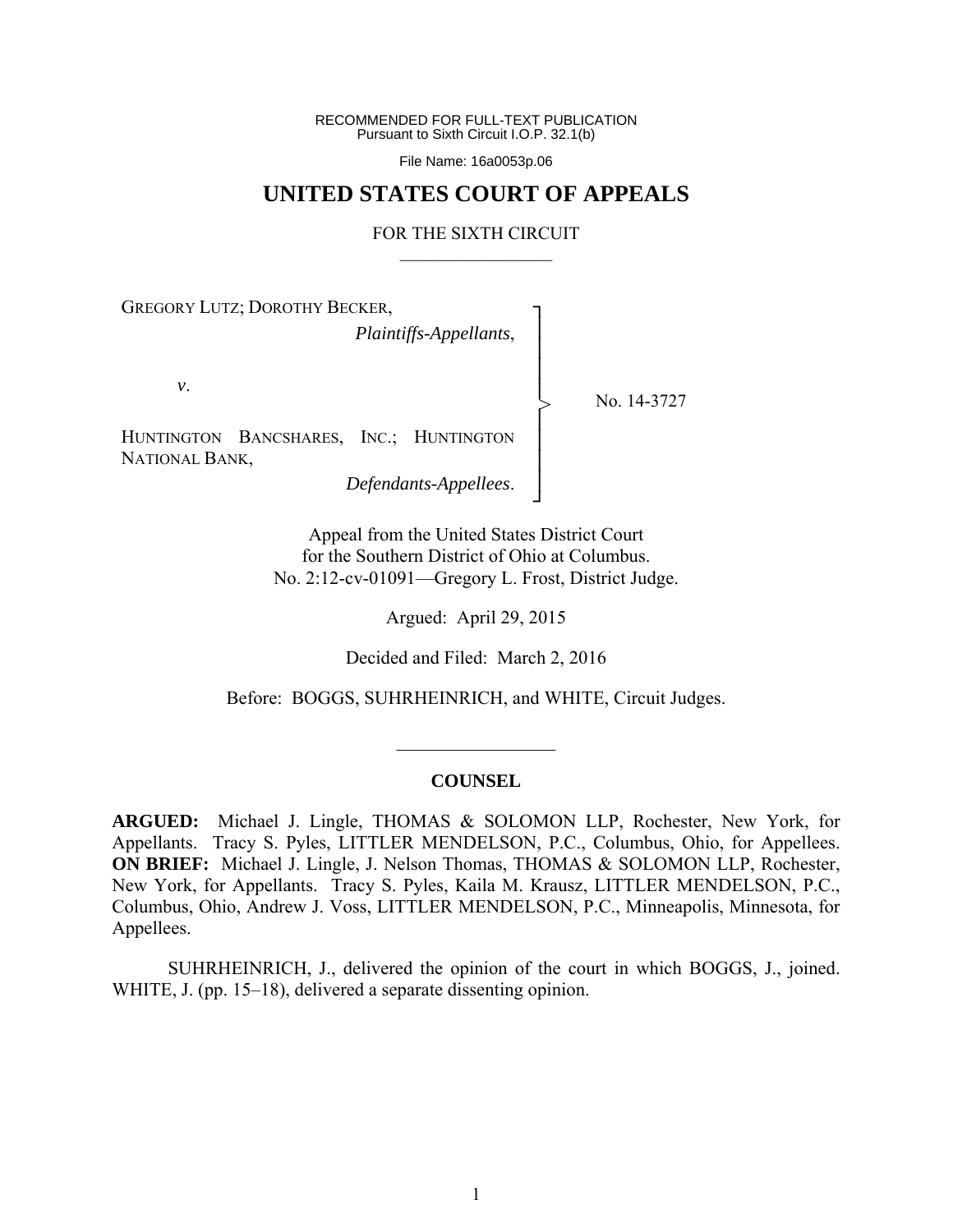# **OPINION**   $\frac{1}{2}$  ,  $\frac{1}{2}$  ,  $\frac{1}{2}$  ,  $\frac{1}{2}$  ,  $\frac{1}{2}$  ,  $\frac{1}{2}$  ,  $\frac{1}{2}$  ,  $\frac{1}{2}$

 $\frac{1}{2}$  ,  $\frac{1}{2}$  ,  $\frac{1}{2}$  ,  $\frac{1}{2}$  ,  $\frac{1}{2}$  ,  $\frac{1}{2}$  ,  $\frac{1}{2}$  ,  $\frac{1}{2}$ 

SUHRHEINRICH, Circuit Judge. Gregory Lutz and Dorothy Becker ("Plaintiffs") filed a class-action suit against their former employer, Huntington Bancshares, Inc. and Huntington National Bank (collectively, "Huntington" or "the Bank"), alleging that the Bank failed to pay overtime compensation as required by the Fair Labor Standards Act ("FLSA"), 29 U.S.C. §§ 201-219. Plaintiffs moved to conditionally certify a class of all current and former employees whose primary job duty consisted of "underwriting," or "providing [Huntington's] credit products to customers after reviewing and evaluating the loan applications against [the Bank's] credit standards and guidelines that governed when to provide those credit products to those customers." The district court certified a smaller class of underwriters—those who worked with residential-loan products. The issue in this case is whether residential-loan underwriters are administrative employees under the FLSA, 29 U.S.C.  $\S$  213(a)(1), and thus not entitled to overtime pay under 29 U.S.C. § 207(a)(1).

The district court sided with Huntington, ruling that the underwriters were administrative employees within the meaning of 29 U.S.C.  $\S$  213(a)(1) and 29 C.F.R.  $\S$  541.200(a), and therefore exempt from the overtime-pay provisions because their job duties related to the general business operations of the Bank, and they exercised discretion and independent judgment when performing those duties.

For the following reasons, we affirm.

**I.**

While Huntington offers a number of financial products to the public, we are concerned only with residential loans. The loan process begins with the creation of a loan product, such as a thirty-year fixed-rate mortgage or a particular type of adjustable-rate mortgage, and it ends when an underwriter approves or denies a loan for a customer. First, Huntington's Product Development Group designs a loan product and develops its profile. The profile assesses Huntington's risk appetite for a particular product and establishes guidelines, such as the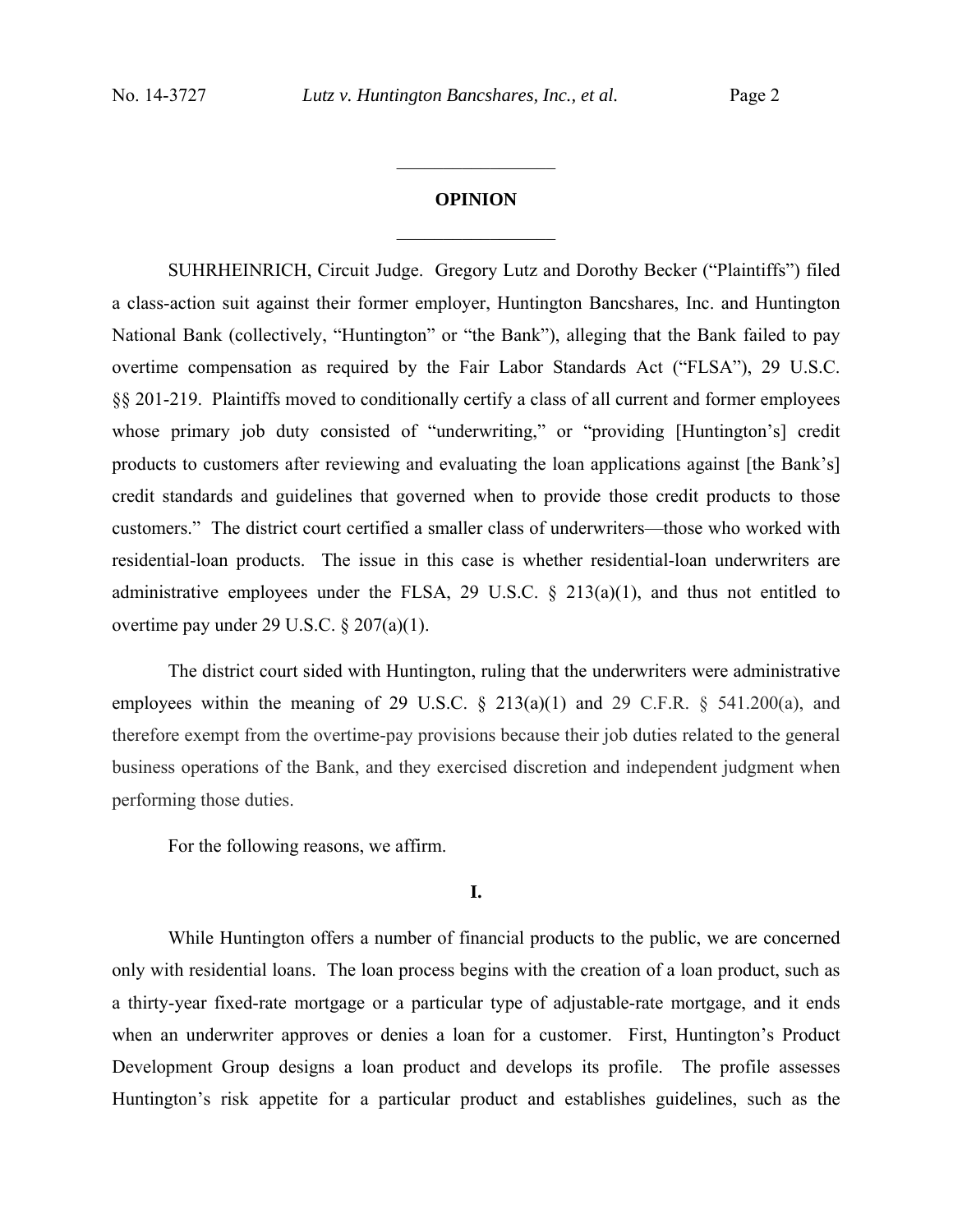maximum loan-to-value or debt-to-income the Bank will accept from a customer. The Secondary Marketing Group then sets the interest rate for that product.

An employee known as a loan originator meets with an interested customer and discusses the advantages, disadvantages, and risks of various loan products. The loan originator selects the loan that best fits the customer's needs and begins the application process. A loan processor, another employee, then works with the loan originator or customer to ensure that all of the required documentation is included in the application file. This material includes a credit report, income documentation, asset documentation, the purchase contract, and a title search or report commitment on the product. For most loan applications, that information is uploaded onto an underwriting software program provided by Huntington, and the software generates an electronic file.

Once the application file is complete, an underwriter reviews it. Underwriters perform two functions. First, underwriters confirm that the information provided in the application is accurate. For instance, underwriters use cash-flow analysis and pay-stub calculation worksheets to calculate the applicant's income. Underwriters also compare the information provided in the application to a credit-bureau report.

 Second, underwriters decide whether the customer qualifies for the desired loan. When an underwriter electronically receives an application, the underwriting software initially recommends whether to approve or deny the loan. Underwriters essentially review that recommendation. To do this, the underwriter applies the Bank's guidelines ("the Guidelines") and lending criteria, as well as any pertinent regulations, to determine whether the loan would fall within Huntington's acceptable level of risk. The Guidelines, which span thousands of pages, are written manuals, policies, and procedures that catalogue the factors an underwriter must consider in order to determine whether a customer is eligible for a particular loan.

Underwriters, after careful review of a customer's application, apply the Guidelines. For instance, based on the loan product sought and the customer's risk categorization, an underwriter will calculate a customer's loan-to-value and debt-to-income ratios and then determine whether those ratios fall under the maximum values prescribed for approval by the Guidelines. Thus, in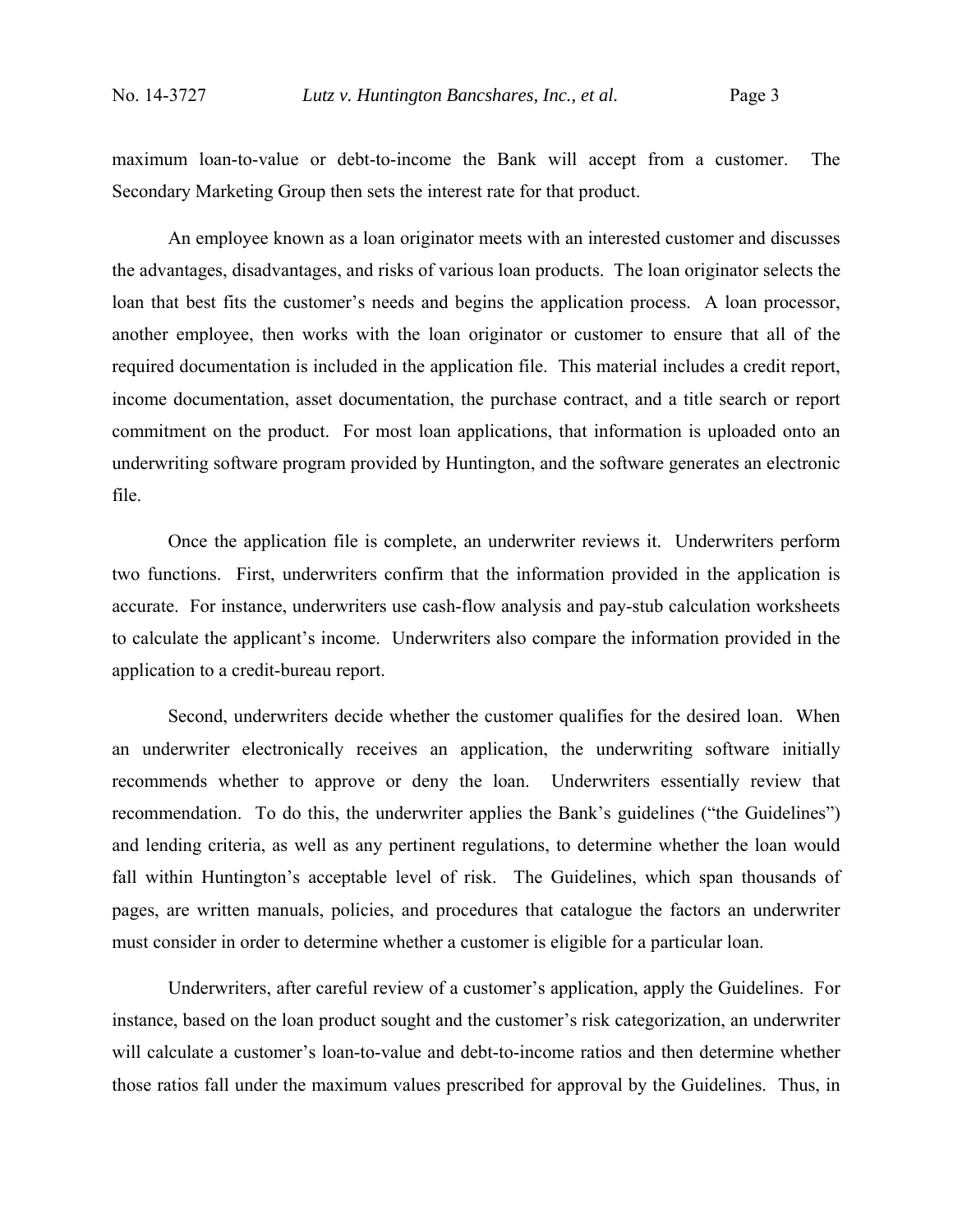general, the Guidelines ensure that similarly-situated customers are treated equally. Indeed, underwriters are "expected to exercise their judgment regarding credit decisions objectively."

An underwriter may at his or her discretion take actions beyond the Guidelines. Sometimes, the Guidelines expressly give the underwriter a choice among options. Other times, the Guidelines are silent and the underwriter must rely on personal experience or judgment to make a decision. First, Huntington provides a checklist of "stipulations" that a customer must satisfy in order to gain approval for a loan, such as paying off a delinquent credit card or a lien. But an underwriter's discretion may go beyond that list and add unspecified requirements. These additional stipulations are added as a safeguard for the loan.

Second, if a customer does not meet the Bank's lending criteria, but otherwise satisfies certain compensating factors, an underwriter may, at his or her discretion, approve the loan. This is known as an "exception" or "adjustment." As provided in the Guidelines, such compensating factors include: a previous credit history with Huntington, securing the loan with a liquid account at Huntington, or having a co-signer on the note.

Third, an underwriter may make a "counteroffer" that alters the original application. For example, if a customer does not qualify for the desired loan, the underwriter may recommend another type of loan for which the customer would qualify. If an underwriter makes a counteroffer, a loan processor or loan originator works with the customer to decide whether the counteroffer is acceptable to the customer. The authority to grant a counteroffer does not appear in the Guidelines. Instead, it is left to the underwriter to use his or her judgment and experience.

Fourth, an underwriter may "flag" an application that falls within the Guidelines if the loan appears suspicious or contrary to the customer's interests. For instance, if an elderly customer attempts to trade a two-year mortgage for a thirty-year mortgage, the underwriter would ensure that the customer understood the request before approving the loan. The decision to flag an application is also based on judgment and experience, rather than the direction of the Guidelines.

The loan process ends when, after consulting the Guidelines and exercising judgment, an underwriter either approves the loan or denies the application. If the underwriter approves the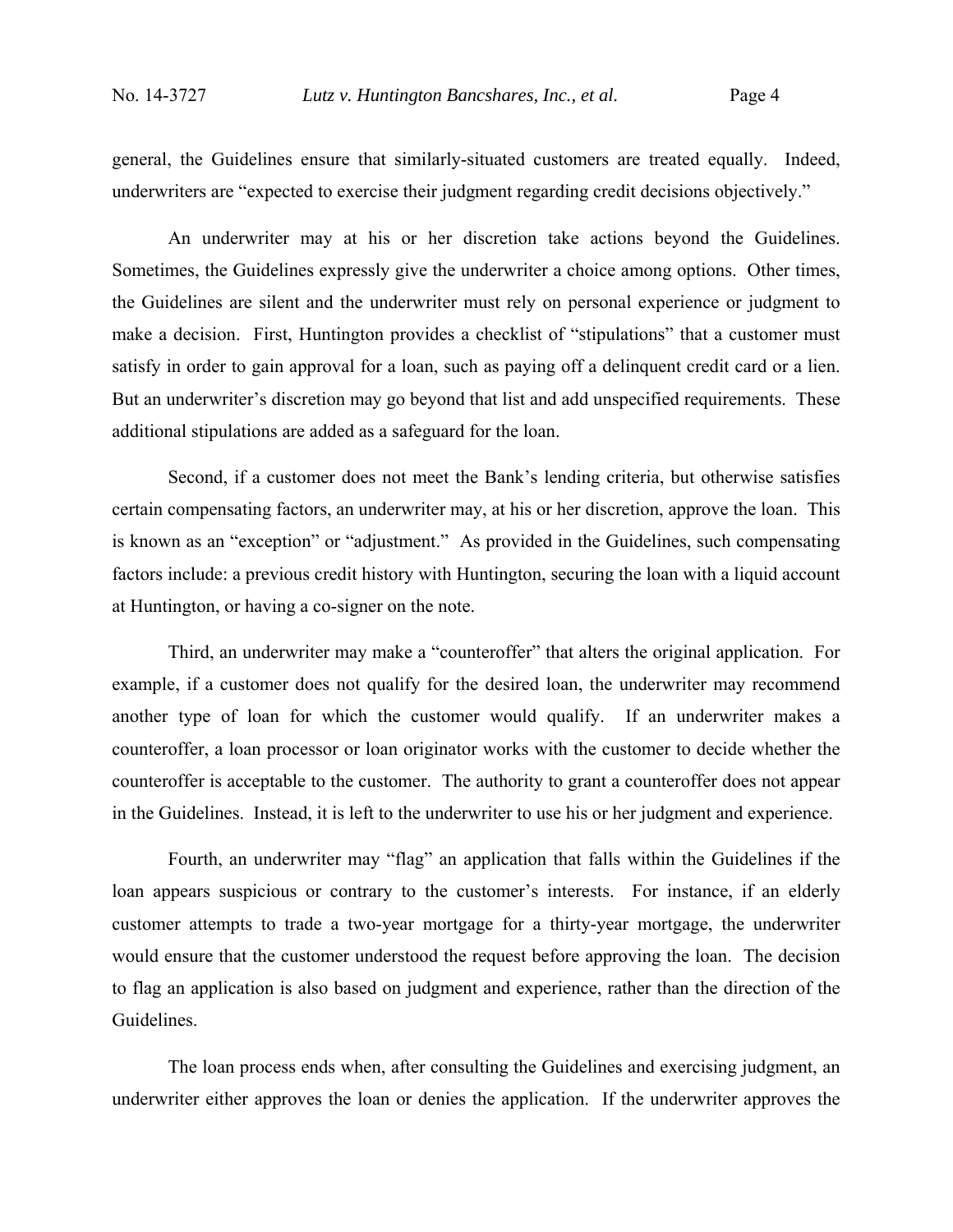loan, it goes into a final processing phase, during which the loan processor will coordinate with the customer and the title company to schedule the closing.

 After completing discovery, Plaintiffs and Huntington each filed motions for summary judgment. In granting Huntington's motion for summary judgment and denying Plaintiff's motion, the district court reasoned that underwriters performed administrative work because they did not actually create or sell Huntington's loan products. The court also analogized the work of underwriters to examples of administrative work provided in the Department of Labor ("DOL") regulations, including that of insurance claims adjusters, financial analysts, quality-control officers, and legal/regulatory compliance officers. The court further reasoned that underwriters exercise discretion and independent judgment in applying or deviating from the Guidelines. This appeal followed.

### **II.**

The court reviews a grant or denial of a motion for summary judgment *de novo*. *Stephenson v. Allstate Ins. Co.*, 328 F.3d 822, 826 (6th Cir. 2003). "Summary judgment is appropriate if, examining the record and drawing all inferences in a light most favorable to the non-moving party, there is no genuine issue as to any material fact and the moving party is entitled to judgment as a matter of law." *Schaefer v. Ind. Mich. Power Co.*, 358 F.3d 394, 399 (6th Cir. 2004).

The FLSA requires employers to pay their employees overtime for work performed in excess of forty hours per week. 29 U.S.C.  $\S$  207(a)(1). But this provision does not apply to individuals "employed in a bona fide . . . administrative . . . capacity." 29 U.S.C. § 213(a)(1). An employee working in a "bona fide administrative capacity" is someone:

(1) Compensated on a salary or fee basis at a rate of not less than \$455 per week . . . ;

(2) Whose primary duty is the performance of office or non-manual work directly related to the management or general business operations of the employer or the employer's customers; *and*

(3) Whose primary duty includes the exercise of discretion and independent judgment with respect to matters of significance.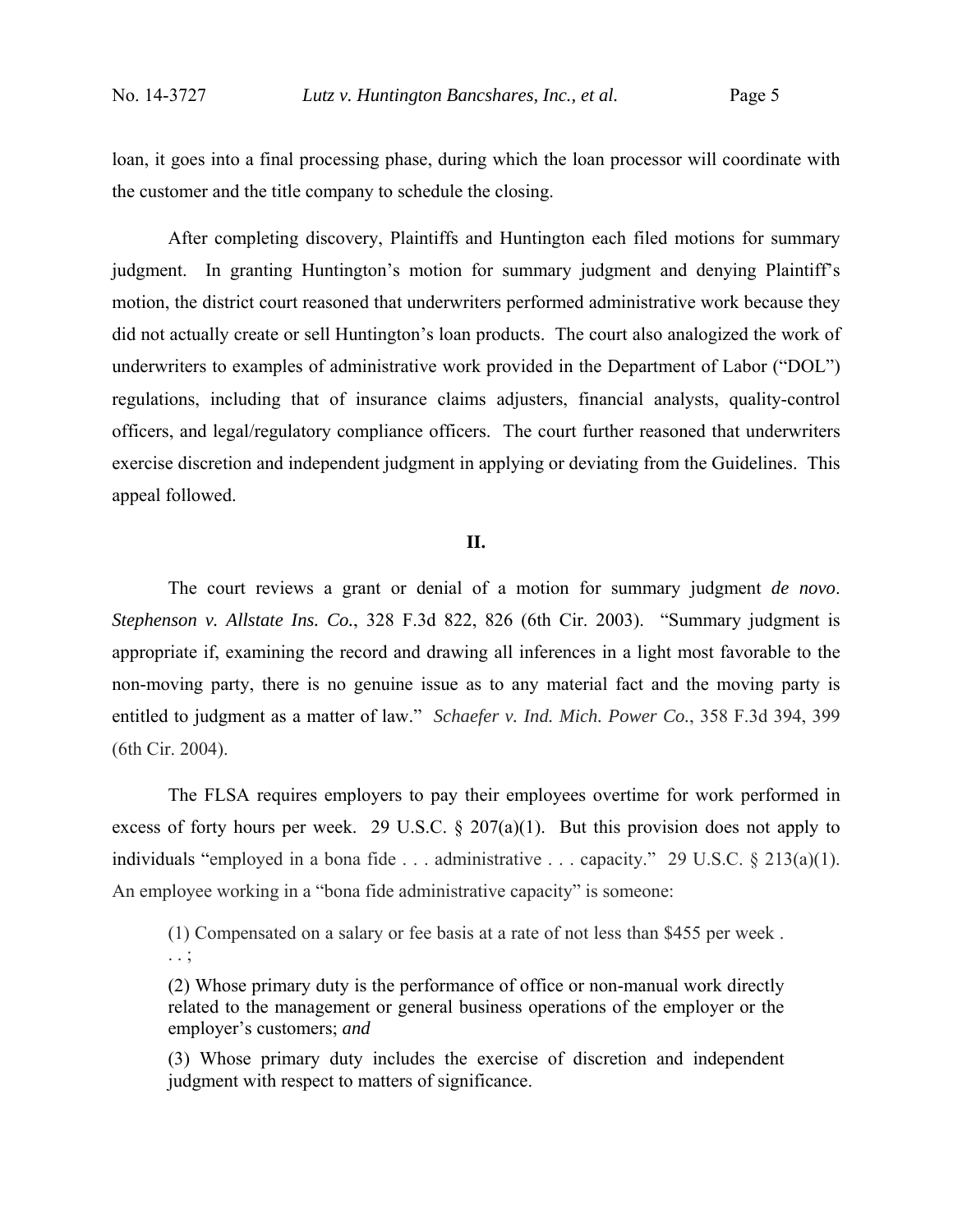29 C.F.R. § 541.200(a) (emphasis added); *see also Foster v. Nationwide Mut. Ins. Co.*, 710 F.3d 640, 642 (6th Cir. 2013).

An employee who satisfies all three elements falls within this "administrative exemption." *See Renfro v. Ind. Mich. Power Co.*, 497 F.3d 573, 576 ("*Renfro II*") (6th Cir. 2007) (holding that an employer must establish all three elements of the defense with regard to its employees in order to prevail). Although the parties do not dispute that underwriters satisfy the first element of the exemption, Plaintiffs contend that underwriters do not satisfy the second and third elements. The burden is on the employer to prove each element of the exemption by a preponderance of the evidence. *Foster*, 710 F.3d at 642. In other words, Huntington can prevail only by providing evidence that creates, at the very least, a genuine issue of material fact as to whether underwriters meet all of the elements. If the Bank cannot satisfy its burden, the court must deny its motion for summary judgment and grant Plaintiffs' motion for summary judgment. *Martin v. Ind. Mich. Power Co.*, 381 F.3d 574, 578 (6th Cir. 2004). Moreover, the administrative exemption is "to be narrowly construed against the employer[] seeking to assert [it]." *Id.* (quoting *Douglas v. Argo-Tech Corp.*, 113 F.3d 67, 70 (6th Cir. 1997) (internal quotation marks omitted)).

### **A. Directly Related to Management or General Business Operations**

To fall within the administrative exemption, an underwriter's work must "directly relate[] to the management or general business operations of [Huntington] or [the Bank's] customers," 29 C.F.R.  $\S$  541.200(a)(2), and that work must be an underwriter's "primary duty." 29 C.F.R.  $§ 541.201(c).$ 

To determine whether an underwriter's work directly relates to management or general business operations, we apply an "administrative-production dichotomy." *Foster*, 710 F.3d at 644. The DOL regulations define administrative employees as those who "perform work directly related to assisting with the running or servicing of the business, as distinguished, for example, from working on a manufacturing production line or selling a product in a retail or service establishment." 29 C.F.R. § 541.201(a). The work of an administrative employee is thus considered "ancillary to an employer's principal production activity." *Renfro v. Ind. Mich.*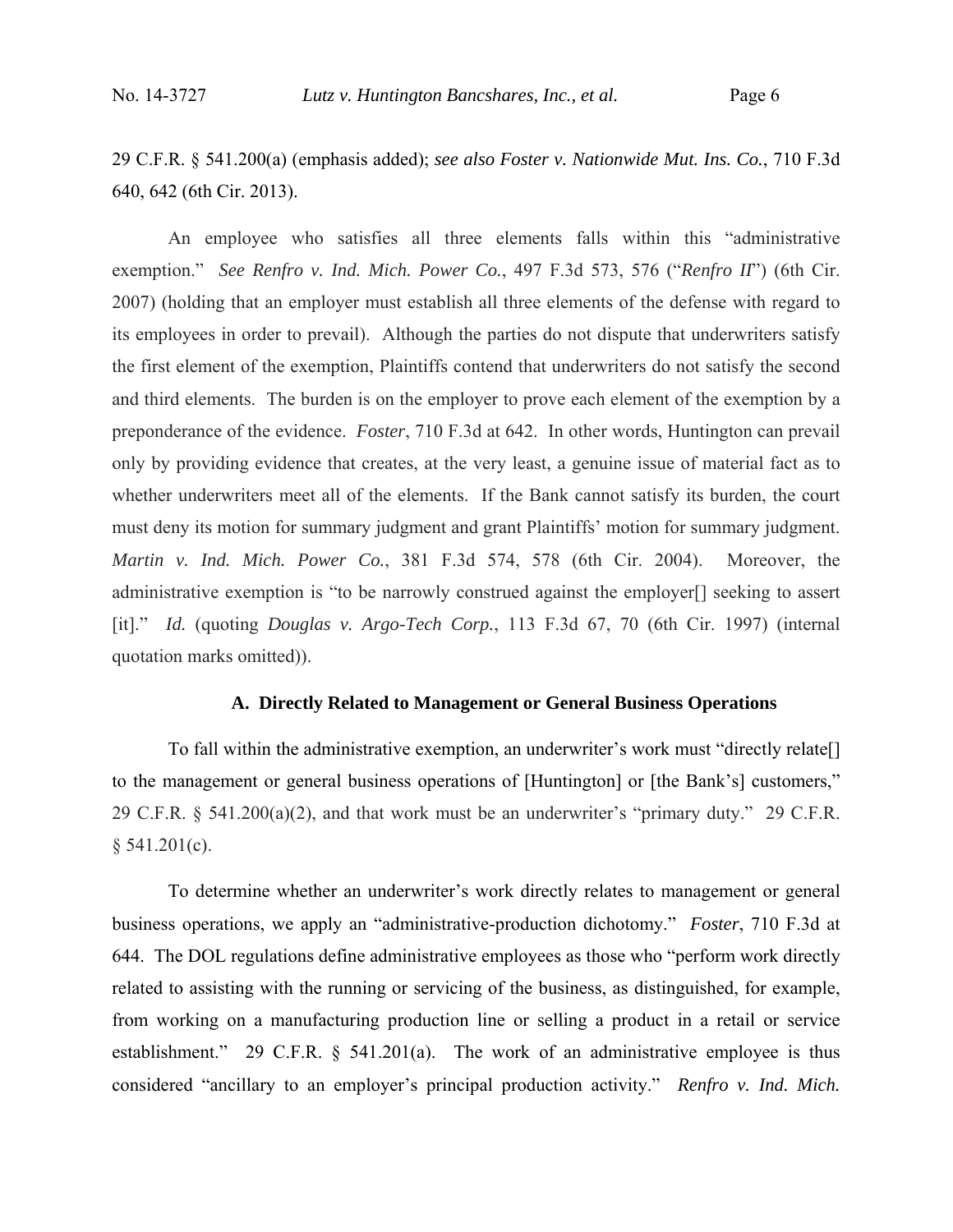*Power Co.*, 370 F.3d 512, 517 (6th Cir. 2004) ("*Renfro I*") (citation omitted). Huntington's underwriters perform administrative work because they assist in the running and servicing of the Bank's business by making decisions about when Huntington should take on certain kinds of credit risk, something that is ancillary to the Bank's principal production activity of selling loans.

Two Sixth Circuit cases dictate this result: *Renfro I* and *Foster.* In *Renfro I*, the plaintiffs were "planners" who worked for Indiana Michigan Power Company, doing business as American Electric Power ("AEP"), a business that operated several power plants. 370 F.3d at 515. Planners took job orders, identified maintenance or new construction work, and then created work packages that the power plant's craft workers would use in the field. *Id.* AEP classified these employees as exempt from overtime. *Id.* The planner plaintiffs argued that their work was not administrative, but rather a maintenance function best classified as production.**<sup>1</sup>** *Id.* at 517. The Sixth Circuit rejected this argument. We determined that the planners' primary job—creating plans for maintaining equipment and systems in power plants—was "ancillary" to AEP's principal production activity: generating electricity. *Id.* at 518. Instead, such duties constituted "the type of 'servicing' ('advising the management, planning,' etc.) that the FLSA deems administrative work directly related to AEP's general business operations." *Id.* (quoting 29 C.F.R. § 541.205(b)).

Huntington's underwriters perform a similar servicing function as the *Renfro I* planners. By creating maintenance plans for the power plants, the planners may have contributed to their business's principal production activity of generating electricity, but their role was better conceptualized as servicing the power plant by advising the company on how to make repairs. Here, while the underwriters' duties touch on Huntington's principal production activity of selling loans, the underwriters exist primarily to service the Bank by advising whether it should accept the credit risk posed by its customers.

 $\frac{1}{1}$ <sup>1</sup>At the time *Renfro I* was decided, an older set of regulations was in place. The regulations, however, still reflected an administrative-production dichotomy. *See* 29 C.F.R. § 541.205(a) ("The phrase 'directly related to management policies or general business operations of his employer or his employer's customers' describes those types of activities relating to the administrative operations of a business as distinguished from 'production' or, in a retail or service establishment, 'sales' work."). Administrative work included "the work performed by so-called white-collar employees engaged in 'servicing' a business," such as "advising the management, planning, negotiating, representing the company, purchasing, promoting sales, and business research and control." 29 C.F.R. § 541.205(b).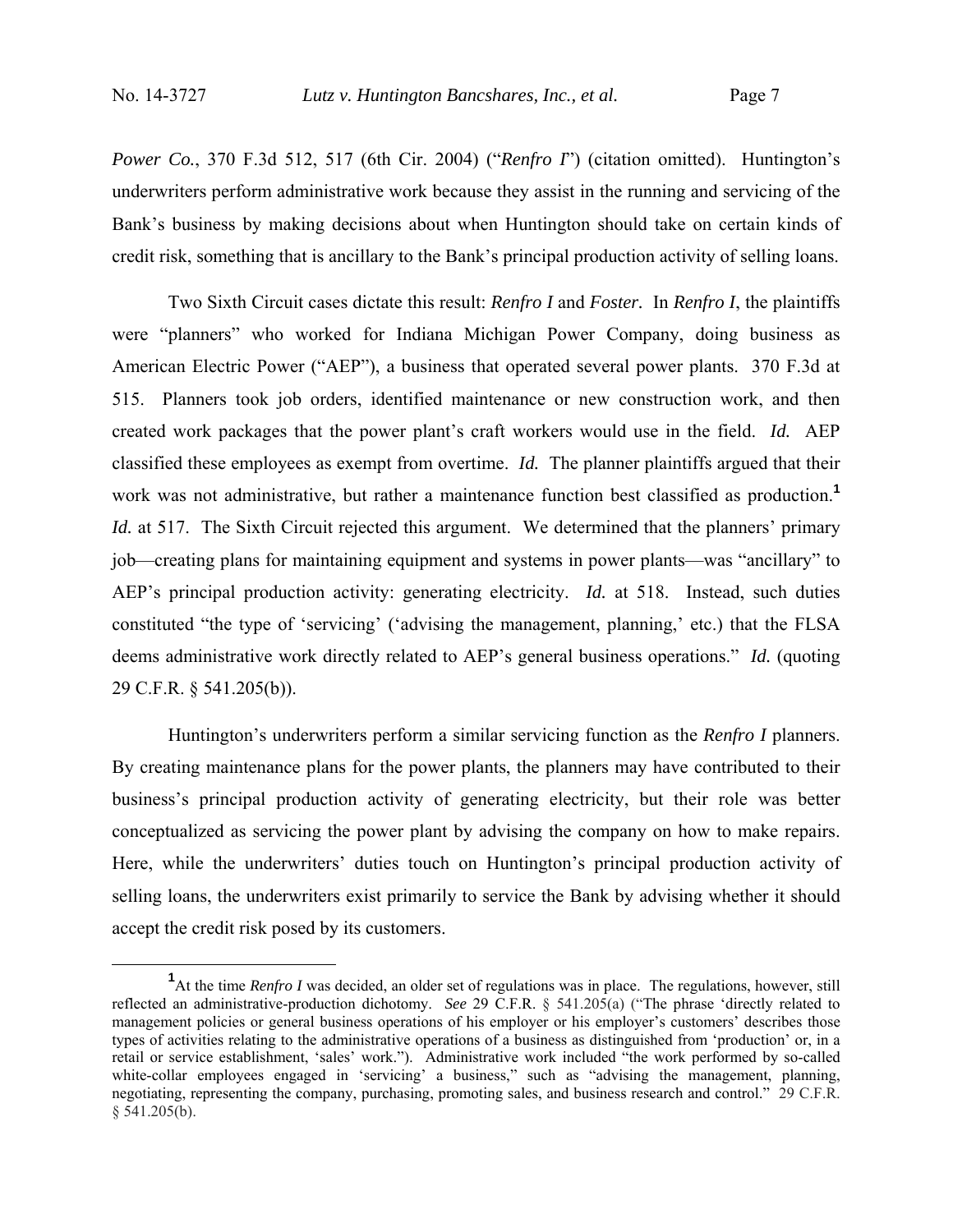In *Foster*, the Sixth Circuit considered whether special investigators ("SIs") who worked for Nationwide Mutual Insurance Company ("Nationwide") performed a job directly related to Nationwide's management or general business operations. SIs would investigate potentially fraudulent insurance claims, subject to "guidelines and strict auditing standards." *Foster*, 710 F.3d at 642. Concluding that "Nationwide is in the business of creating and marketing insurance policies to the public," the court applied the administrative-production dichotomy and determined that SIs could not be classified as production employees because they did not write or sell insurance policies—Nationwide's product. *Id.* at 645. Instead, the "SIs' investigative work that drives the claims adjusting decisions with respect to suspicious claims is also directly related to assisting with the servicing of Nationwide's business." *Id.* at 646.

In arriving at that decision, the Sixth Circuit analogized the work of SIs to that of insurance claims adjusters, whom the DOL regulations identify as examples of administrative employees. *Id.* at 645. Insurance claims adjusters "generally meet the duties requirements for the administrative exemption . . . if their duties include activities such as interviewing insureds, witnesses and physicians; inspecting property damage; reviewing factual information to prepare damage estimates; [and] evaluating and making recommendations regarding coverage of claims . . . ." 29 C.F.R. § 541.203(a). The *Foster* court determined that "the SIs' work remains integral to the claims adjusting function, is performed in partnership with the [claims adjusters], and involves making findings that bear directly on the [claims adjusters'] decisions to pay or deny a claim." 710 F.3d at 646.

The work of Huntington's underwriters is similar to that of SIs and insurance claims adjusters in two ways. First, neither an underwriter nor an SI/claims adjuster generates business for his or her employer by directly selling a product. For the SI/claims adjuster, the insurance policy has already been sold to a customer, and the SI/claims adjuster "services" the insurance company by investigating a claim or determining whether to pay out a premium. For the underwriter, the customer has already consulted with a loan originator and selected a loan product, and the underwriter services the Bank by advising Huntington on whether it should accept the credit risk posed by a customer. As the district court concluded, "both Plaintiffs and insurance claims adjusters provide a service that does not generate business for their employers,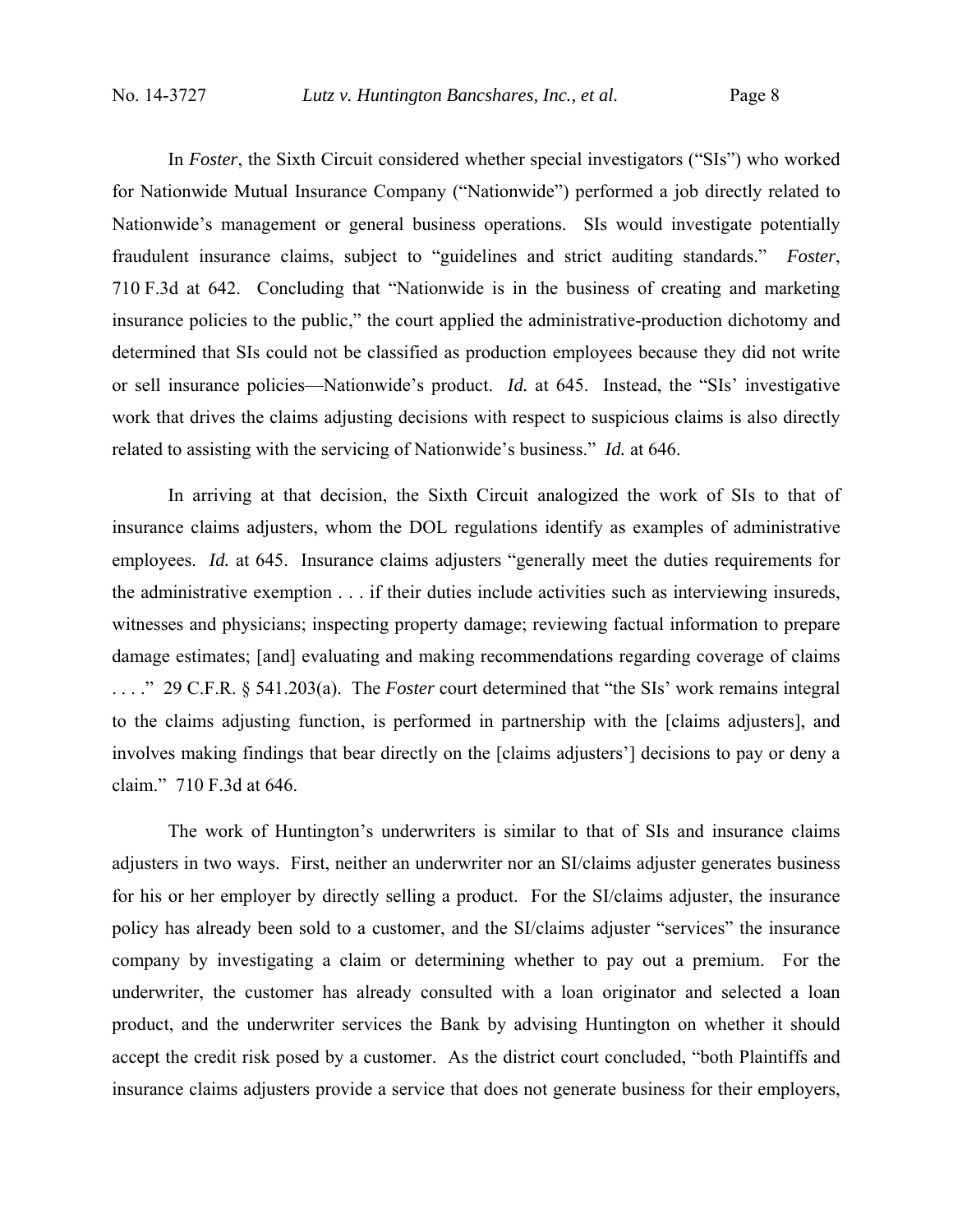but is necessary for their employers to do business." Second, both underwriters and SIs/claims adjusters broadly perform an investigative function. Just as SIs/claims adjusters receive a claim for insurance benefits and consider the facts surrounding the claim to ascertain whether the claim falls within the terms of coverage, underwriters receive a loan application and evaluate the facts surrounding the application to determine whether the Bank should accept the risk.

The job duties of Huntington's underwriters also resemble those duties of administratively exempt employees in the financial-services industry.**<sup>2</sup>** An employee in the financial-services industry is administrative "if [his or her] duties include work such as collecting and analyzing information regarding the customer's income, assets, investments or debts" and "determining which financial products best meet the customer's needs and financial circumstances." 29 C.F.R. § 541.203(b). Underwriters perform both of these functions. Underwriters collect and analyze customer financial information in two ways. First, underwriters use various tools, such as income-calculation and cash-flow analysis worksheets, to verify the customer information provided in a loan application. Second, underwriters look at the financial information provided by a customer in order to determine whether to approve or deny a loan. For example, an underwriter must assess whether a customer satisfies the maximum loanto-value and debt-to-income ratios authorized by the Guidelines, based on the customer's risk categorization and the loan sought. And underwriters determine which financial products best meet a customer's needs and financial circumstances when exercising discretion to go beyond the Guidelines. For instance, if an underwriter recognizes that a customer does not meet the Guidelines for a particular loan but does meet the Guidelines for an alternative product, the underwriter can make a "counteroffer" recommending that alternative loan. Similarly, if a loan

**<sup>2</sup>** <sup>2</sup>The dissent cites a 2010 opinion letter from the Administrator of the Department of Labor Wage and Hour Division finding that mortgage loan officers are non-exempt and making clear that the financial-services industry example does not create an alternative standard for the administrative exemption for employees in the financialservices industry. *See* Administrator's Opinion Letter Fair Labor Standards Act, 2010 WL 1822423 (Dep't of Labor Mar. 24, 2010). There the Administrator concluded that mortgage loan officers, whose "primary duty is making sales," performed the production work of their employers, i.e. the selling of loan products. *Id.* at \*7.

The job duties of Huntington's underwriters, which include collecting and analyzing information of loan customers and advisors the Bank whether they are a safe credit risk, are not comparable to the "typical job duties of mortgage loan officers" addressed in the opinion letter, which consist primarily of "making sales." Huntington underwriters' primary duties involve service to the Bank and not to customers. Thus, the 2010 opinion letter does not offer meaningful guidance in this case.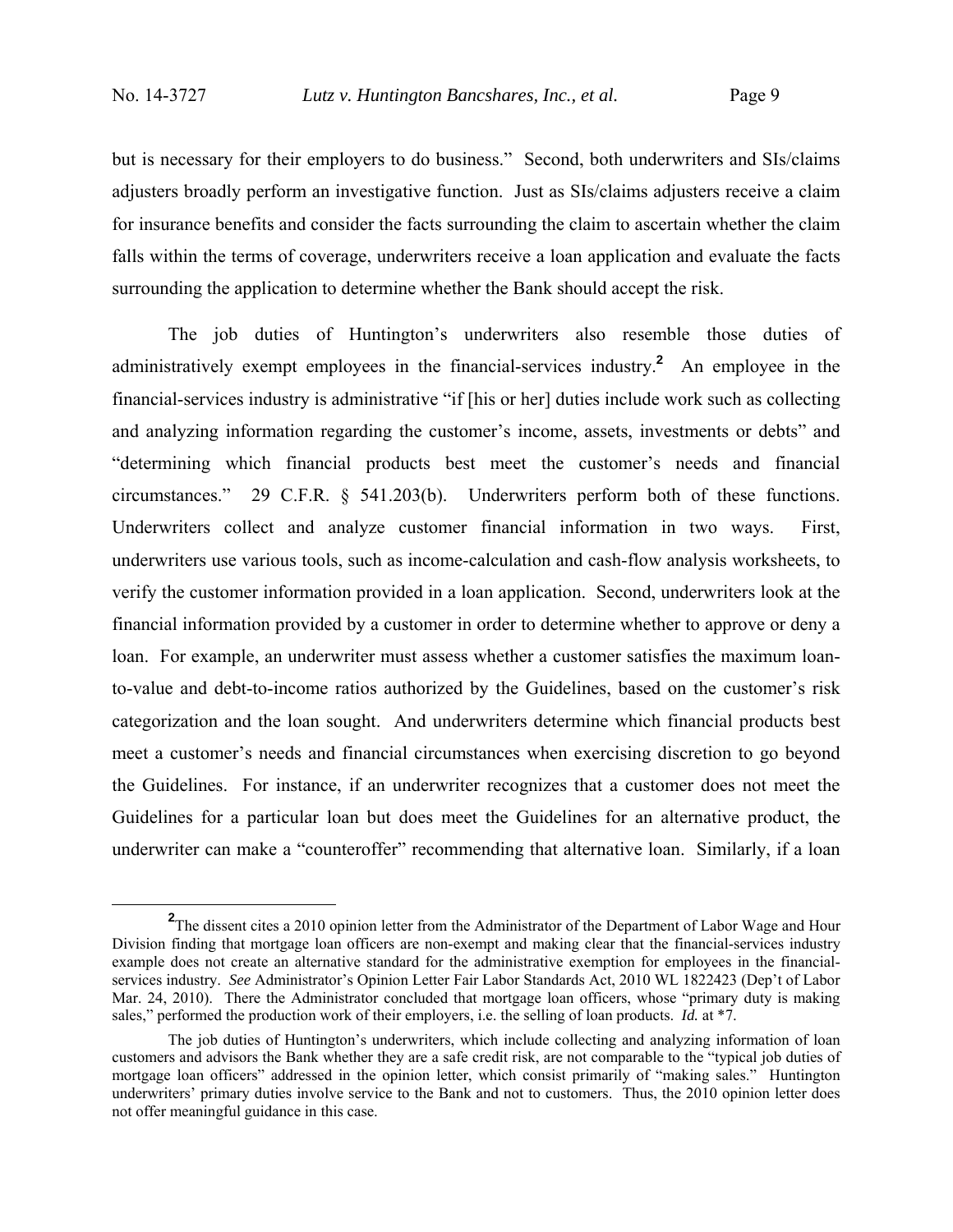appears suspicious or contrary to the customer's interests, the underwriter may "flag" the application and prevent approval even if the customer is within the Guidelines.

Plaintiffs contend that the Second Circuit's decision in *Davis v. J.P. Morgan Chase & Co.*, 587 F.3d 529 (2d Cir. 2009), is on point. In that case, loan underwriters working for J.P. Morgan Chase ("Chase") challenged the company's classification of underwriters as exempt from the FLSA overtime requirement. *Id.* at 531. The Second Circuit agreed, concluding that the underwriters were production employees. *Id.* at 535. The court held that the underwriters' work was "not related either to setting 'management policies' nor to 'general business operations' such as human relations or advertising, but rather concerns the 'production' of loans—the fundamental service provided by the bank." *Id.* at 534 (citation omitted). It emphasized that the underwriters "had no involvement in determining the future strategy or direction of the business, nor did they perform any other function that in any way related to the business's overall efficiency or mode of operation." *Id.* at 535. Underwriters were instead "trained only to apply the credit policy as they found it, as it was articulated to them through the detailed Credit Guide." *Id.*

While *Davis* is factually similar, the district court properly rejected the case's applicability, concluding that it is inconsistent with the precedent of this circuit. In this circuit, the focus is on whether an employee helps run or service a business—not whether that employee's duties merely touch on a production activity. Like the plaintiffs in *Renfro I* and *Foster*, underwriters perform work that services the Bank's business, something ancillary to Huntington's principal production activity. Furthermore, the job duties performed by underwriters resemble those duties performed by positions deemed administrative by the DOL regulations, including claims adjusters and employees in the financial-services industry. In fact, because the *Davis* court applied an older set of regulations, it failed to compare underwriters to claims adjusters or employees in the financial-services industry. Finally, because the underwriters in *Davis* were trained only to apply Chase's credit policy "as they found it," *id.*, *Davis* is factually distinguishable from the instant case because Huntington's underwriters exercise considerable discretion in applying the Bank's Guidelines.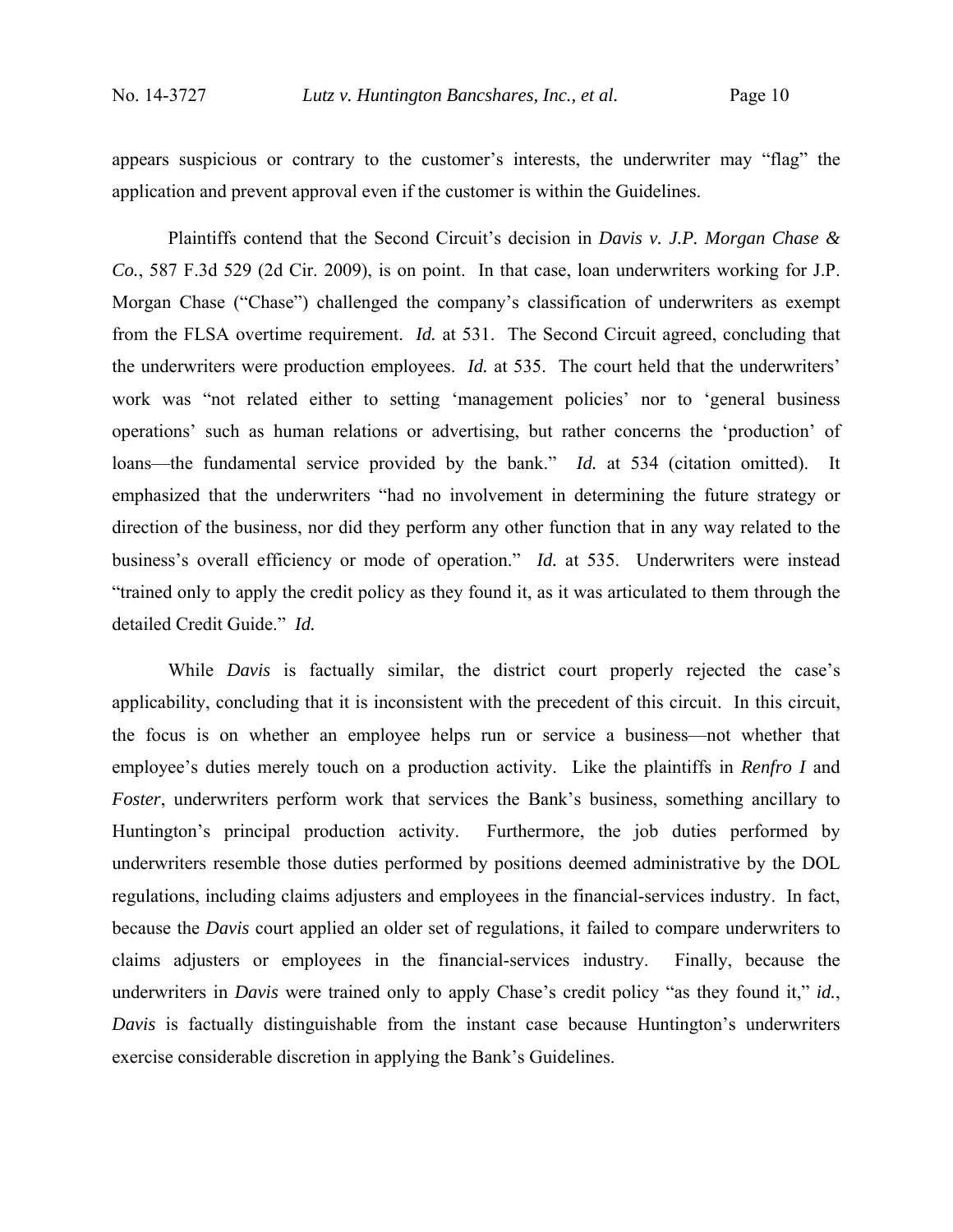Accordingly, Huntington's underwriters perform work that falls within the administrative exemption. The Bank therefore meets its burden concerning the second element of the administrative exemption. This leaves the third element of the exemption.

#### **B. Exercise of Discretion and Independent Judgment**

In order to be exempt due to status as an administrator, an employee's work must also "include[] the exercise of discretion and independent judgment with respect to matters of significance." 29 C.F.R. § 541.200(a)(3). Exercising discretion and independent judgment involves "the comparison and the evaluation of possible courses of conduct, and acting or making a decision after the various possibilities have been considered." 29 C.F.R. § 541.202(a). An employee exercising discretion and independent judgment "has authority to make an independent choice, free from immediate direction or supervision," although employees whose decisions are ultimately reviewable can still exercise discretion and independent judgment. 29 C.F.R. § 541.202(c).

In concluding that underwriters exercise discretion and independent judgment, the district court noted that "[t]he fact that the Bank even needs human underwriters—in addition to software programs—suggests that the decisions at issue are more than just mechanical calculations." Second, the court emphasized that while the underwriters' authority was "heavily tempered" by the Guidelines, the underwriters still had authority to waive or deviate from the Guidelines in certain instances. Plaintiffs argue that the district court erred in its conclusion because underwriters are "required to adhere to guidelines and manuals which strip them of the ability to exercise discretion and independent judgment."

 But as this court held in *Renfro II*, an employee who is directed by guidelines and manuals can still exercise discretion and independent judgment. *Renfro II* involved whether AEP's technical writers fell within the third element of the FLSA's administrative exemption. Technical writers supported the maintenance department at AEP's nuclear power plant, developing written procedures on how to maintain equipment. 497 F.3d at 574. Prior to drafting a procedure, a technical writer consulted numerous sources, including the vendor manual, technical specifications, Electric Power Research Institution ("EPRI") guides, Institute of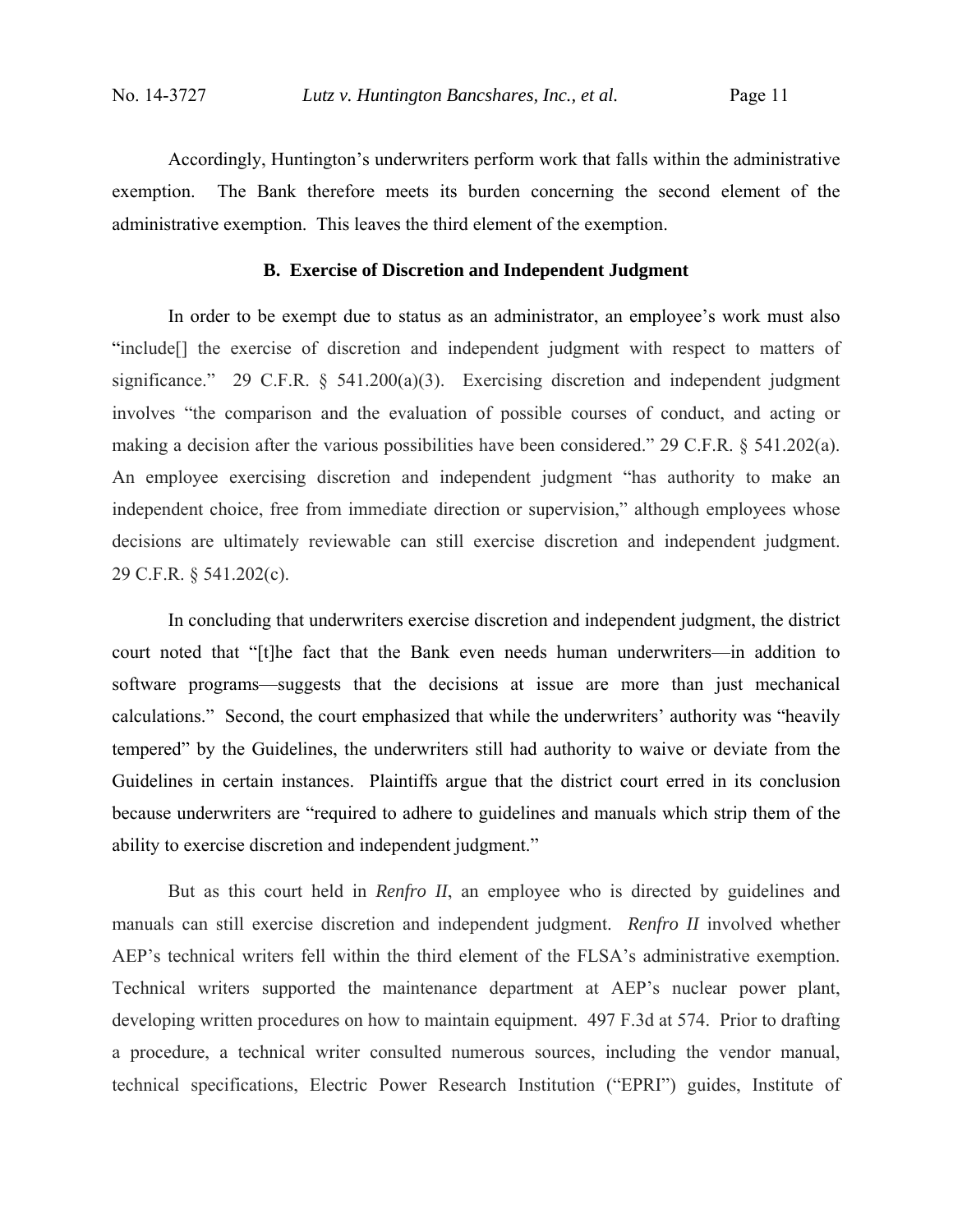Nuclear Power Operators ("INPO") operating experiences, Nuclear Regulatory Commission ("NCR") bulletins, industry standards, and colleagues in other departments to determine how to maintain a particular piece of equipment. *Id.* at 574-75. A writer compared different ways to address a problem and picked a solution based on an assessment of the available information. *Id.* at 575. Exercising wide latitude, a writer then drafted a procedure incorporating that solution. *Id.* Although technical writers worked without direct supervision in drafting new procedures, they were guided by a manual on procedural writing that AEP developed. The manual essentially provided a writing template and standardized format and style, but it did not restrict the level of procedural detail a writer could apply. *Id.* 

The technical writers argued that they did not exercise discretion and independent judgment because AEP had "rigid" procedures for how to craft maintenance procedures. *Id.* at 577. The Sixth Circuit held that neither the technical manual nor the daily realities of the writers' work environment eliminated the use of their discretion. *Id.* Speaking of technical writers, the court noted:

Their job requires them to create a clear and understandable set of highly technical instructions for maintaining the electrical and mechanical systems of a particular piece of equipment. Looking to various source materials for some of the technical information and using a computer to aid research and recommendations does not detract from the import of the discretion and independent judgment exercised. Channeling discretion through a manual on procedure writing does not eliminate the existence of that discretion.

*Id.* The court emphasized that the manual was not "an encyclopedia of strict requirements." *Id.* It did not answer substantive questions that could arise during the research, analysis, or development of a procedure, and it did not restrict the technical content of the instructions. *Id.* The manual merely outlined various items for the writer's consideration and recommended optional "checks" to ensure the feasibility of a completed procedure. *Id.* Indeed, "two different writers may solve the same problem two different ways, even though both solutions are equally effective." *Id.* 

 Just as the writing manual in *Renfro II* did not establish strict requirements that eliminated a writer's ability to exercise discretion and independent judgment, Huntington's Guidelines do not prevent its underwriters from acting outside its parameters. By imposing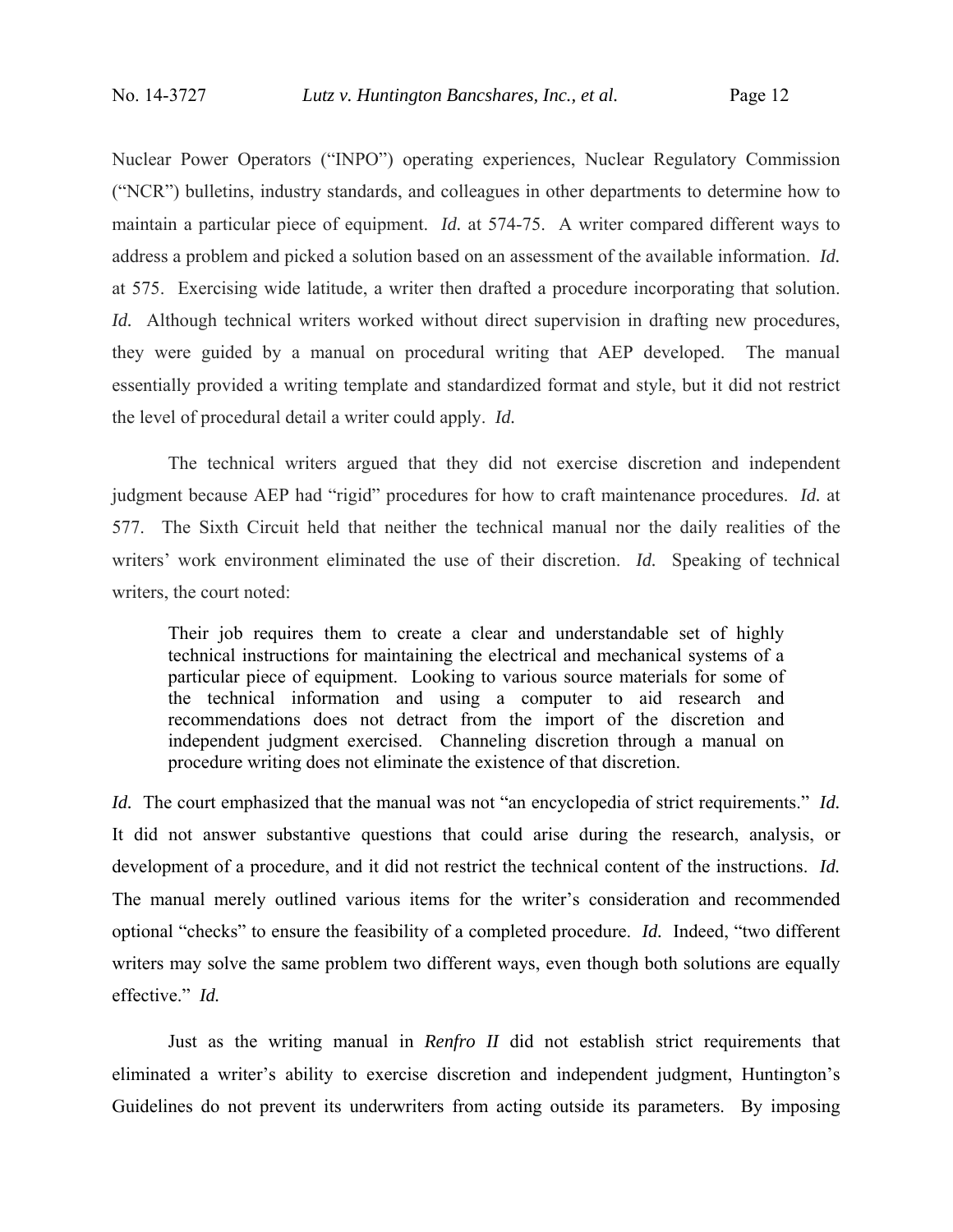stipulations, creating exceptions, proposing counteroffers, and flagging applications, underwriters exercise independent judgment to depart from a straight approval or denial of a loan application based solely on the Guidelines.

Plaintiffs argue that they are analogous to the shift lieutenants in *Ale v. Tenn. Valley Authority*, 269 F.3d 680 (6th Cir. 2001). In *Ale*, the lower court held that those shift lieutenants were not covered by the FLSA's administrative exemption and were therefore entitled to overtime pay because nearly every decision a shift lieutenant made was governed by an order, rule, or regulation. *Id.* at 686-87. The lower court further held that the shift lieutenants did not fall within the "executive" exemption to the FLSA because their primary duty was not management. *Id.* at 687; *see also* 29 U.S.C. § 213(a)(1) (exempting "any employee employed in a bona fide executive . . . capacity" from overtime pay requirements). However, this court on appeal affirmed solely on the basis of the lower court's executive exemption ruling and did not address the administrative exemption or the exercise of discretion and independent judgment. *Ale*, 269 F.3d at 692. Accordingly, *Ale* has only the persuasive force of the district court opinion.

Finally, this exercise of discretion and independent judgment must also concern "matters of significance," or the "level of importance or consequence of the work performed." 29 C.F.R. § 541.202(a). "[T]he work itself . . . must be of substantial importance—not the size of the consequences or loss that may result from improper performance of the employee's duties." *Martin*, 381 F.3d at 583.

Plaintiffs contend that underwriters do not exercise discretion and independent judgment concerning matters of significance because the underwriters do not bear any responsibility for financial loss and do not determine the financial risk that Huntington will take for any given loan. However, while underwriters do not determine Huntington's *overall* risk guidelines, they still make decisions that significantly impact the business and *do* determine the risk Huntington will accept for any particular loan. Underwriters can approve loans between \$250,000 and \$1,000,000. Their approval of a loan binds Huntington to that risk, and their denial of an application prevents a customer from acquiring credit. *Cf* (holding that the analogous predecessor regulation to 29 C.F.R. § 541.202(a) did not encompass an employee who made "no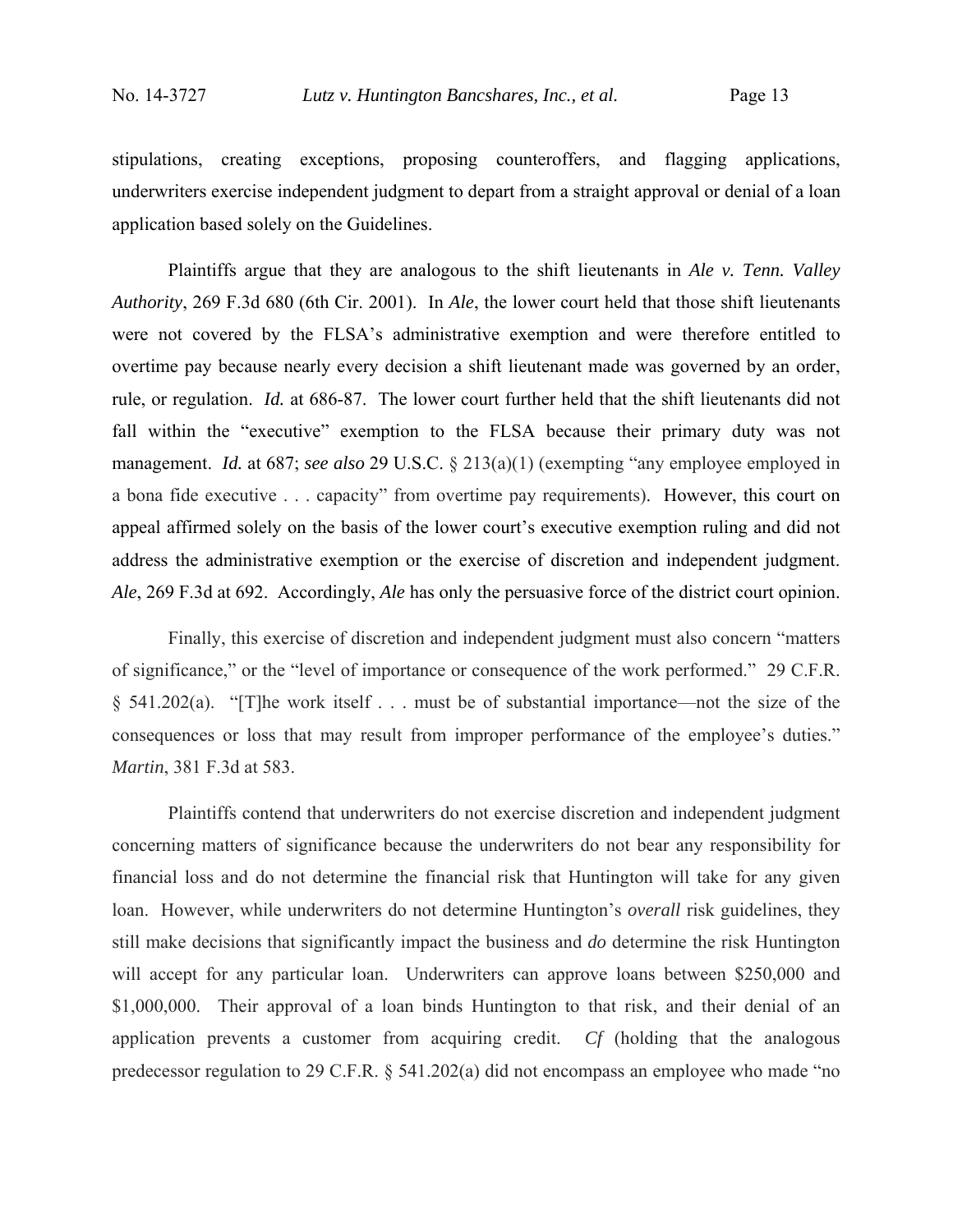decisions that affect even the small segment of the company's operations in which his work is performed").

Therefore, Huntington's underwriters satisfy the third element of the administrative exemption.

### **III**.

For the foregoing reasons, we **AFFIRM** the decision of the district court in all respects.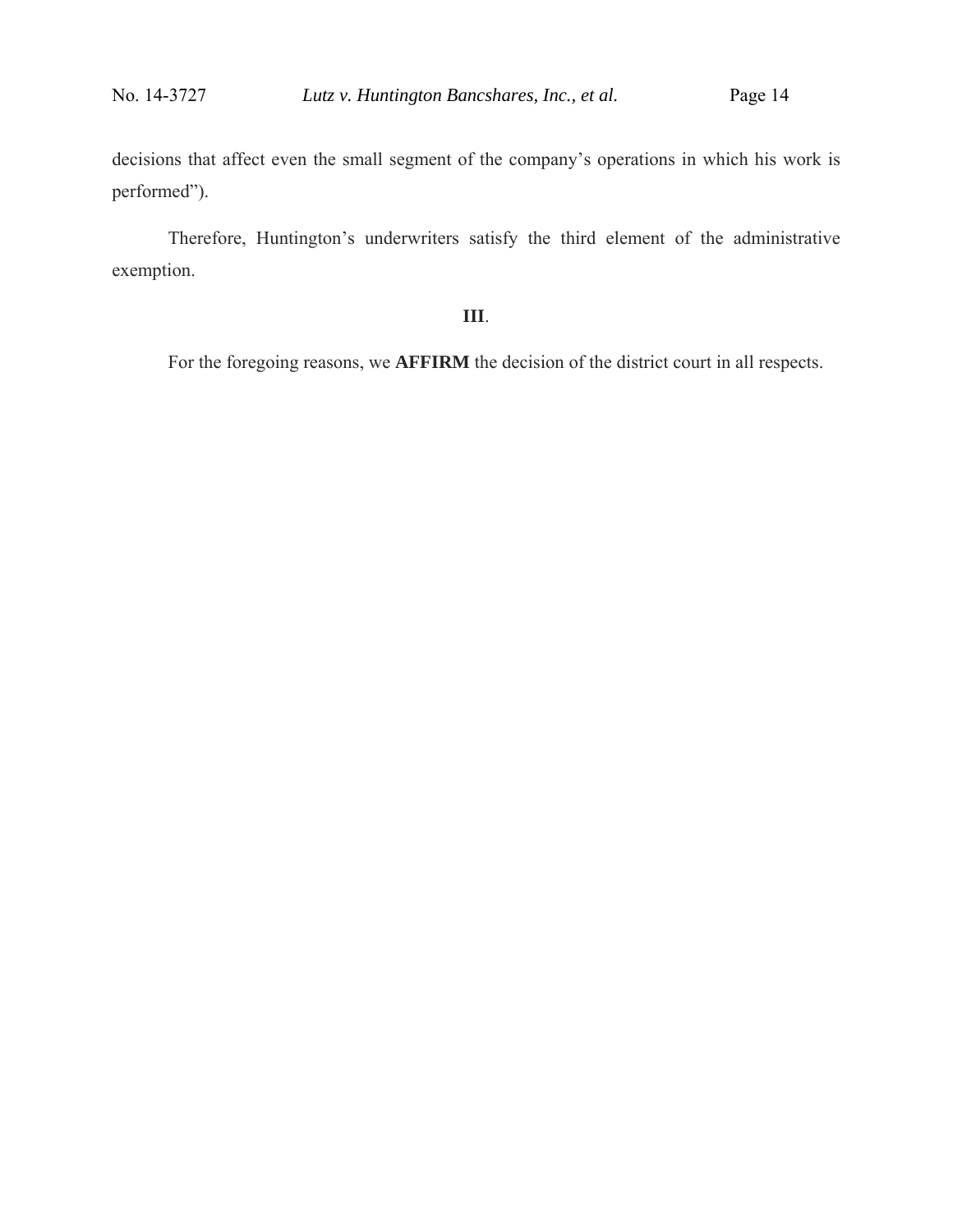# **DISSENT**   $\frac{1}{2}$  ,  $\frac{1}{2}$  ,  $\frac{1}{2}$  ,  $\frac{1}{2}$  ,  $\frac{1}{2}$  ,  $\frac{1}{2}$  ,  $\frac{1}{2}$  ,  $\frac{1}{2}$

 $\frac{1}{2}$  ,  $\frac{1}{2}$  ,  $\frac{1}{2}$  ,  $\frac{1}{2}$  ,  $\frac{1}{2}$  ,  $\frac{1}{2}$  ,  $\frac{1}{2}$  ,  $\frac{1}{2}$ 

HELENE N. WHITE, Circuit Judge, dissenting. I respectfully dissent. Defendants have not shown that Plaintiffs fall within the administrative exemption as a matter of law, and that Defendants are thus entitled to summary judgment. The record supports that there are genuine issues of fact regarding whether Plaintiffs' primary duty**<sup>1</sup>** as Home Lending Underwriters (HLUs) "includes the exercise of discretion and independent judgment with respect to matters of significance," the third element of the administrative exemption. 29 C.F.R.  $\S$  541.200(a)(3).

HLUs make no holistic decisions; rather, like loan originators and processors, they are links in a chain that culminates in delivering loan products to the bank's customers. The exercise of discretion and independent judgment "involves the comparison and the evaluation of possible courses of conduct, and acting or making a decision after the various possibilities have been considered," 29 C.F.R. § 541.202(a), and "must be more than the use of skill in applying wellestablished techniques, procedures or specific standards described in manuals or other sources," *id.* § 541.202(e). Unlike the insurance adjusters cited by the majority, who exercise discretion by "evaluating and making recommendations regarding coverage of claims; determining liability and total value of a claim; negotiating settlements; and making recommendations regarding litigation," *see* 29 C.F.R. § 541.203(a), HLUs make no such independent discretionary decisions. Rather, HLUs must follow Defendants' very explicit and detailed manuals and guidelines. PID 842, 874, 880, 959, 983, 997, 1629. Defendant Huntington National Bank's Vice President Mary Cline testified that HLUs can approve a loan "with conditions," but that simply means that

 $\overline{a}$ 

<sup>&</sup>lt;sup>1</sup> The term "Primary Duty"

means the principal, main, major or most important duty that the employee performs. Determination of an employee's primary duty must be based on all the facts in a particular case, with the major emphasis on the character of the employee's job as a whole. Factors to consider when determining the primary duty of an employee include, but are not limited to, the relative importance of the exempt duties as compared with other types of duties; the amount of time spent performing exempt work; the employee's relative freedom from direct supervision; and the relationship between the employee's salary and the wages paid to other employees for the kind of nonexempt work performed by the employee.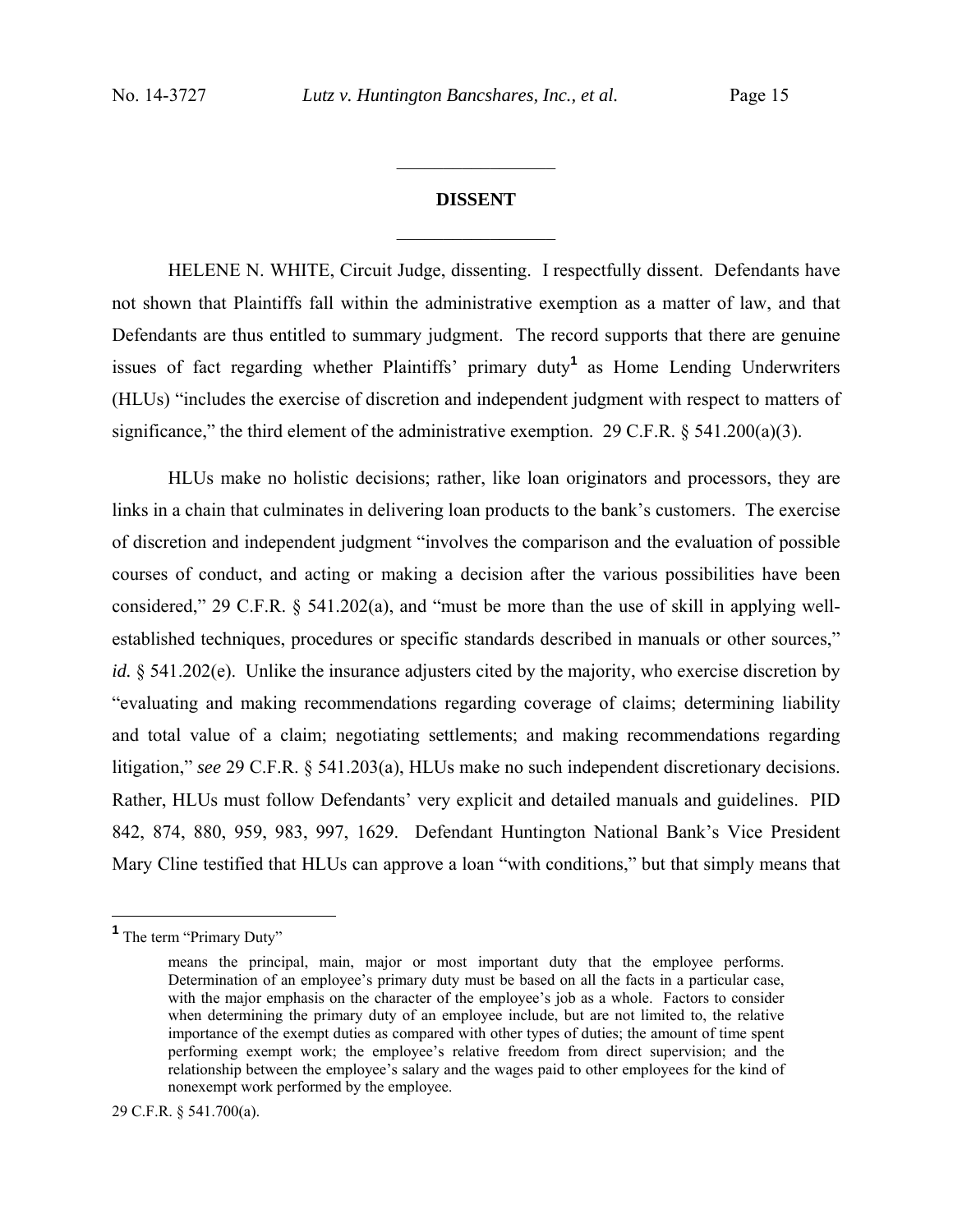"there's additional information that the underwriter will still need," and the "conditions" are relayed to the loan processor, who collects the information and forwards it to the underwriter. Defendants have not shown that HLUs exercise discretion in determining whether to approve loans, with or without conditions.

The majority asserts that HLUs' decisions "significantly impact the business and *do* determine the risk Huntington will accept for any particular loan." Maj. Op. at 13. I disagree. HLUs do not balance risk against security. The Product Development Group develops the various loan products and determines the risk level for each loan product, not HLUs. PID 891, 953–54. Moreover, loans cleared by HLUs are subject to independent review by two separate groups: the Pre-fund Audit Group and the Post-closing Quality Review Group. PID 911–12, 962–63.

The majority also concludes that HLUs exercise discretion and independent judgment concerning "matters of significance" because HLUs can approve loans of between \$250,000 and \$1,000,000. But all of the risk decisions are made elsewhere. And, tellingly, Defendants do not track the loans each HLU has approved or hold HLUs accountable when loans they approved default. PID 998–1001. Rather, Defendants' monthly review of HLUs is based on a *production number* calculated for each HLU based on the types of loan and review activities the particular HLU performs. PID 897–98, 906–08, 915. Because HLUs are evaluated based on the number of files reviewed, and the default rates of loans they approve are not even tracked, much less used as a basis of performance evaluations, a reasonable fact finder would likely infer that HLUs do not exercise discretion and independent judgment concerning "matters of significance."

The majority notes that "[t]he authority to grant a counteroffer does not appear in the Guidelines. Instead, it is left to the underwriter to use his or her judgment and experience." Maj. Op. at 4. However, according to Cline, HLUs lack authority to communicate a counteroffer to the loan processor and originator unless the customer meets all requirements for the loan being "counteroffered." That is, counteroffers involve no discretion; HLUs simply determine whether the customer meets the requirements of an alternative loan under Defendants' policies and manuals. PID 880–88.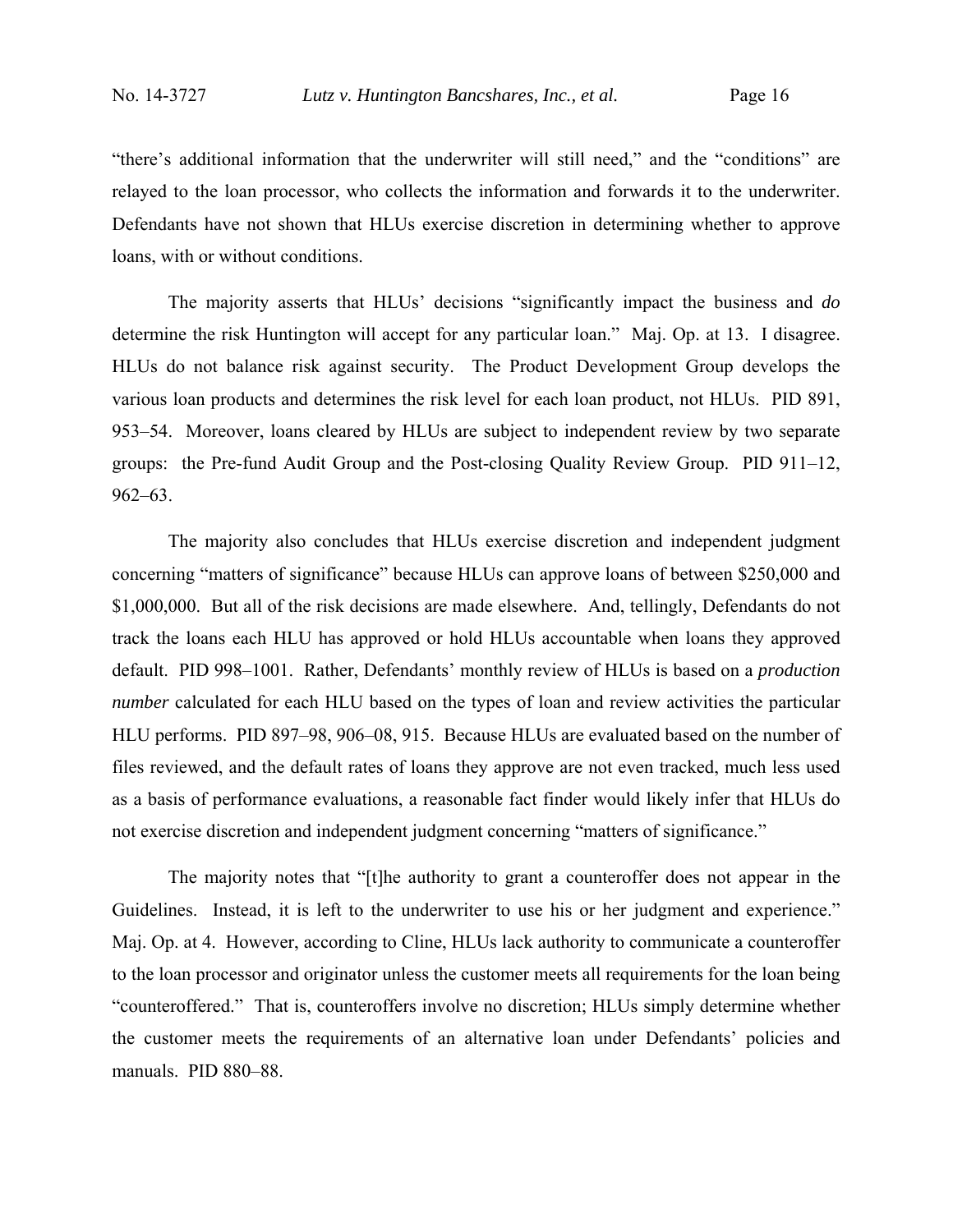Finally, although the majority accurately observes that in the 2004 regulations, 29 C.F.R. § 541.203(b)<sup>2</sup> lists financial-services-industry employees as an example of employees who are usually exempt, Maj. Op. at 9, the Administrator of the Department of Labor Wage and Hour Division issued an opinion letter in 2010 finding mortgage-loan officers, who admittedly have more of a sales role than the HLUs, non-exempt, in which the Administrator makes clear that the financial-services-industry example in § 541.203(b) does not

create[] an alternative standard for the administrative exemption for employees in the financial services industry . . . . Contrary to the assumption in [the Administrator] Opinion Letter FLSA 2006-31, the administrative exemption is only applicable to employees that meet the requirements set forth in 29 C.F.R. § 541.200 . . . . The fact example at 29 C.F.R. § 541.203(b) is not an alternative test, and its guidance cannot result in it "swallowing" the requirements of 29 C.F.R. § 541.200.

*See* Administrator's Opinion Letter Fair Labor Standards Act, 2010 WL 1822423 (Dep't of Labor Mar. 24, 2010)**<sup>3</sup>** (approved in *Perez v. Mortgage Bankers Assoc.*, 135 S. Ct. 1199, 1206– 07, 09 (2014)).

<sup>3</sup>The 2010 Administrator's Opinion Letter also discusses with approval two Sixth Circuit cases Plaintiffs rely on, *Martin v. Indiana Michigan Power Co.*, 381 F.3d 574 (6th Cir. 2004), and *Schaefer v. Indiana Michigan Power Co.*, 358 F.3d 394 (6th Cir. 2004):

Work does not qualify as administrative simply because it does not fall squarely on the production side of the line. As the court stated in *Martin v. Indiana Michigan Power Co.*, 381 F.3d 574, 582 (6th Cir. 2004), while production work cannot be administrative, there is no "absolute dichotomy under which all work must either be classified as production or administrative." The court rejected the company's argument that its information technology support specialists were administrative employees because they performed troubleshooting on computers on individual employees' desks and were not directly involved with the nuclear power plant equipment that "produced" electricity. Otherwise, the court asserted, employees such as "the janitorial staff, the security guards, the cooks in the cafeteria, and various other workers" would be viewed as doing administrative work. *Id.*; *see Schaefer v. Indiana Michigan Power Co.*, 358 F.3d 394, 402-03 (6th Cir. 2004) (employee who was primarily responsible for shipments of radioactive materials and waste away from the plant, setting up shipments with the transporter and waste management facility, determining the type of packaging to be used, preparing manifests, inspecting containers,

**<sup>2</sup>**  $2^{2}$ 29 C.F.R. § 541.203(b) states:

Employees in the financial services industry generally meet the duties requirements for the administrative exemption if their duties include work such as collecting and analyzing information regarding the customer's income, assets, investments, or debts; determining which financial products best meet the customer's needs and financial circumstances; advising the customer regarding the advantages and disadvantages of different financial products; and marketing, servicing or promoting the employer's financial products. However, an employee whose primary duty is selling financial products does not qualify for the administrative exemption.